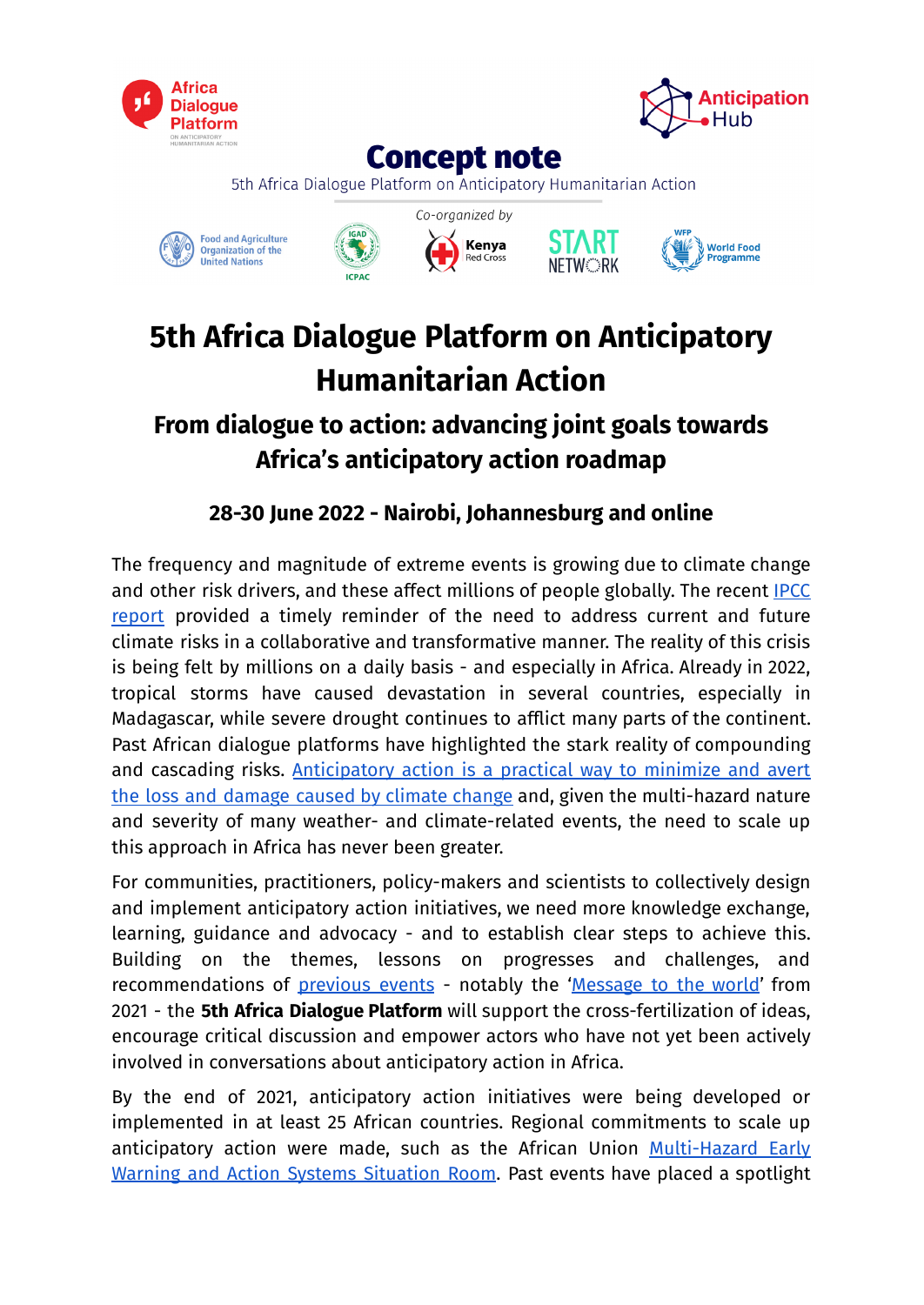on the many ongoing initiatives to advance anticipatory action in Africa, such as those being informed by the Anticipation Hub, [CREWS](https://www.crews-initiative.org/en), [REAP](https://www.early-action-reap.org/who-we-are) and others. The upcoming G7 also highlights the ambition to "strengthen [anticipatory](https://www.bundesregierung.de/resource/blob/998352/2000328/6cb78b73c9f000183e69738c255d9cc9/2022-01-21-g7-programm-en-data.pdf#page=10) [humanitarian](https://www.bundesregierung.de/resource/blob/998352/2000328/6cb78b73c9f000183e69738c255d9cc9/2022-01-21-g7-programm-en-data.pdf#page=10) assistance (p.10)".

However, there remains a need to strengthen the links between these initiatives and what is happening at the Community, National and Sub-Regional levels in Africa, and to accelerate the process of mainstreaming anticipatory action through joint ambitions. The 5th Africa Dialogue Platform therefore aims to formalize these links in a jointly created **roadmap for anticipatory action in Africa**. With an emphasis on cooperation and collaboration, the event will explore how initiatives in Africa are contributing to global ambitions and - vice versa - how global initiatives could be informed and shaped by national and regional ambitions on anticipatory action.

# **Format**

Held over three days, the 5th Africa Dialogue Platform will combine face-to-face meetings in Nairobi and Johannesburg with online talks and sessions to engage the wider community.

# **Objectives**

Each day of the 5th Africa Dialogue Platform will have a clear objective. There will also be opportunities to discuss upcoming themes and share experiences and best practices.

# **1. Looking back: a stocktake of anticipatory action in Africa**

Day 1 will ask: what, where, when, how and who? Together, participants will:

- listen to feedback from beneficiaries and communities: are people seeing the impacts locally? Do communities see an added value from anticipatory action? Are people empowered to implement anticipatory actions themselves?
- consider how to scale locally led anticipatory action in Africa; what opportunities exist and which barriers need to be addressed?
- review and map out past and current anticipatory action initiatives in Africa, including the different global and regional frameworks on anticipatory action
- reflect on what emerged from past Africa Dialogue Platforms (themes, actors, products)
- assess progress against the areas for improvement identified in '[Our](https://www.anticipation-hub.org/Documents/Other/Our_message_to_the_world_ADP2021.pdf) [message](https://www.anticipation-hub.org/Documents/Other/Our_message_to_the_world_ADP2021.pdf) to the world' from the 4th Africa Dialogue Platform
- establish what worked well and what didn't